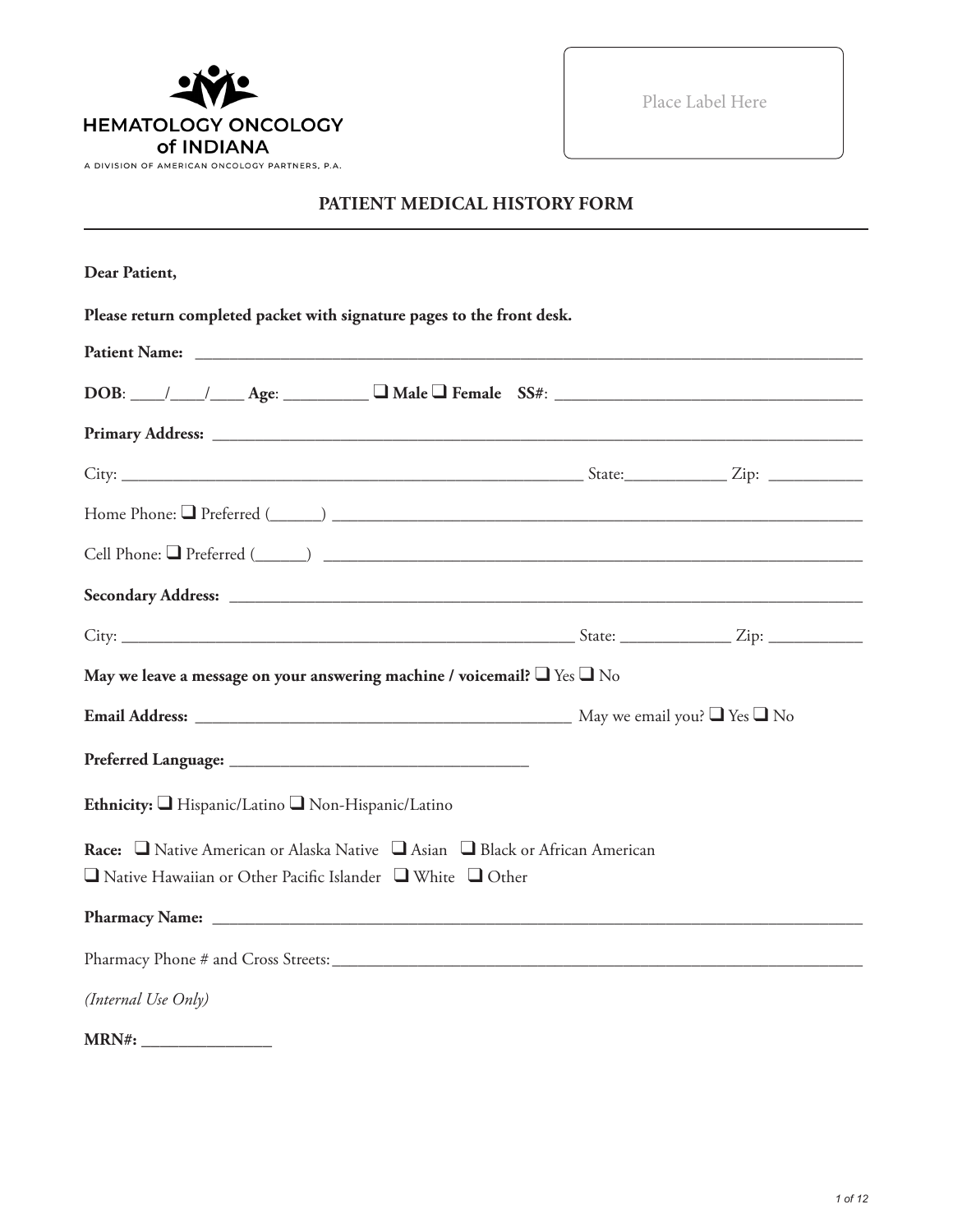| Please list any additional Physicians you see: (Include Phone #):<br><u> 1989 - Johann John Stone, mars eta bainar eta industrial eta industrial eta industrial eta industrial eta in</u> |  |
|-------------------------------------------------------------------------------------------------------------------------------------------------------------------------------------------|--|
|                                                                                                                                                                                           |  |
|                                                                                                                                                                                           |  |
|                                                                                                                                                                                           |  |
| <b>Emergency Contact Name:</b>                                                                                                                                                            |  |
|                                                                                                                                                                                           |  |
| <b>Employment Status:</b>                                                                                                                                                                 |  |
| $\Box$ Employed/Self Employed $\Box$ Unemployed $\Box$ Retired<br>$\Box$ Disabled                                                                                                         |  |
|                                                                                                                                                                                           |  |
|                                                                                                                                                                                           |  |
| <b>Advanced Directives:</b>                                                                                                                                                               |  |
| Living Will $\Box$ Yes $\Box$ No $\Box$ Unknown<br>Durable Power of Attorney U Yes U No Unknown<br>DNR $\Box$ Yes $\Box$ No $\Box$ Unknown                                                |  |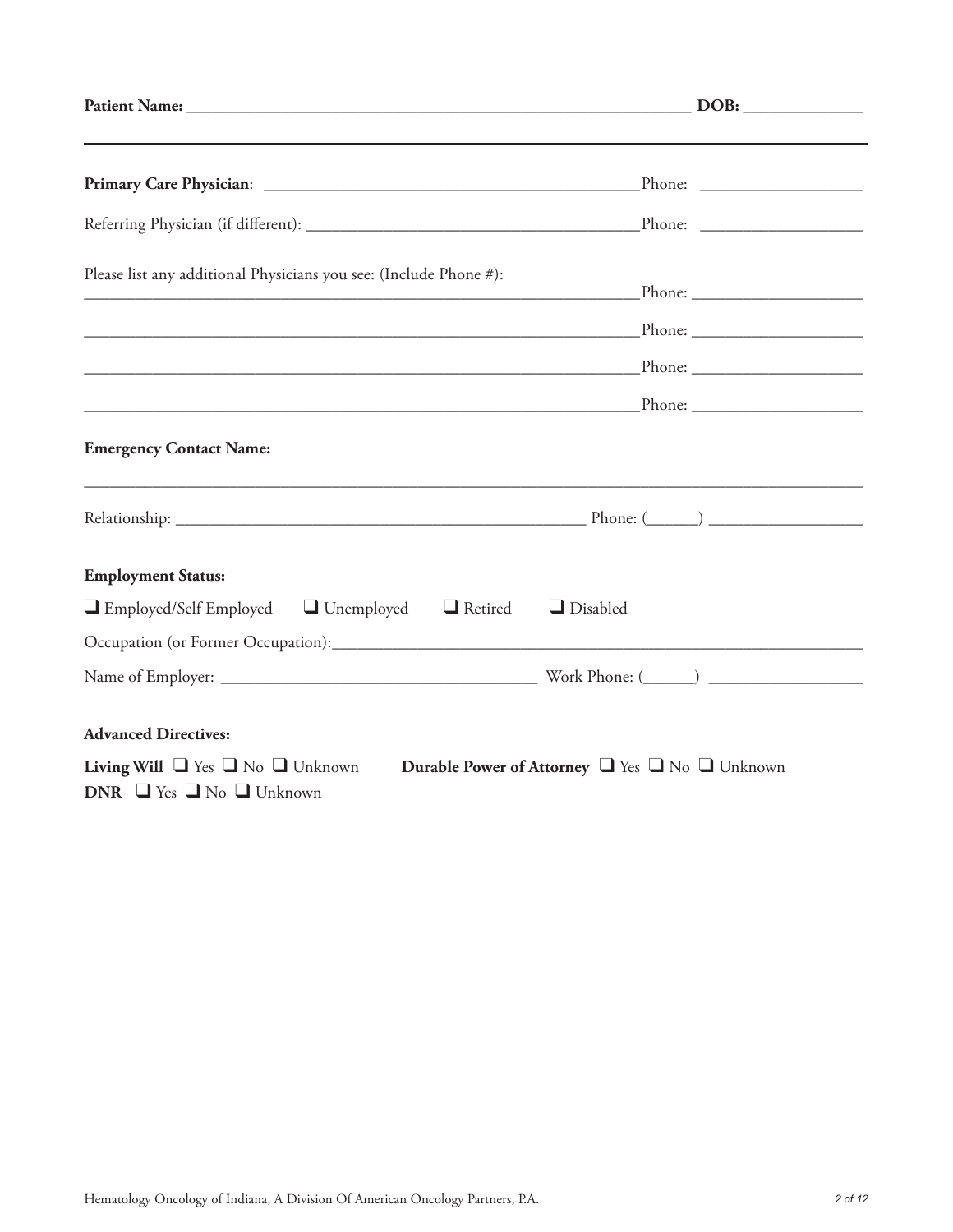**Patient Name: \_\_\_\_\_\_\_\_\_\_\_\_\_\_\_\_\_\_\_\_\_\_\_\_\_\_\_\_\_\_\_\_\_\_\_\_\_\_\_\_\_\_\_\_\_\_\_\_\_\_\_\_\_\_\_\_\_\_\_ DOB: \_\_\_\_\_\_\_\_\_\_\_\_\_\_**

**Medical History** Have you EVER had any of the following:

| $\Box$ Asthma<br>□ Psychiatric Disorder/Illness                                                          | Neurological Disorder/Chronic Headaches<br>Blood Pressure Disorder/Hypertension | $\Box$ Arthritis<br>Pulmonary Embolism/DVT/Blood Clots |  |
|----------------------------------------------------------------------------------------------------------|---------------------------------------------------------------------------------|--------------------------------------------------------|--|
| $\Box$ Cancer                                                                                            | $\Box$ Stroke                                                                   | Cholesterol Disorder/Hyperlipidemia                    |  |
| Seizures or Epilepsy                                                                                     | $\Box$ COPD                                                                     | $\Box$ Sleep Apnea                                     |  |
| $\Box$ Diabetes                                                                                          | $\Box$ Thyroid Disorder                                                         | Eye Disorder (i.e. Glaucoma)                           |  |
| Urinary/Kidney Disorder                                                                                  | Heart Attack/Heart Disease/Atrial Fib                                           | $\Box$ Other                                           |  |
| Please list any other medical illnesses or problems and provide details for any of the above conditions: |                                                                                 |                                                        |  |

\_\_\_\_\_\_\_\_\_\_\_\_\_\_\_\_\_\_\_\_\_\_\_\_\_\_\_\_\_\_\_\_\_\_\_\_\_\_\_\_\_\_\_\_\_\_\_\_\_\_\_\_\_\_\_\_\_\_\_\_\_\_\_\_\_\_\_\_\_\_\_\_\_\_\_\_\_\_\_\_\_\_\_\_\_\_\_\_\_\_\_ \_\_\_\_\_\_\_\_\_\_\_\_\_\_\_\_\_\_\_\_\_\_\_\_\_\_\_\_\_\_\_\_\_\_\_\_\_\_\_\_\_\_\_\_\_\_\_\_\_\_\_\_\_\_\_\_\_\_\_\_\_\_\_\_\_\_\_\_\_\_\_\_\_\_\_\_\_\_\_\_\_\_\_\_\_\_\_\_\_\_\_

**Surgery History** Please list ANY surgeries you have had and the approximate date.

| Procedure | Date | Complications |
|-----------|------|---------------|
|           |      |               |
|           |      |               |
|           |      |               |
|           |      |               |

#### **Prior Cancer Treatment** Do you currently have cancer? ❑ Yes ❑ No

| <b>Type of Cancer</b> | <b>Year Diagnosed</b> | <b>Treatment</b>                              | Hospital/Doctor's Office Where You<br><b>Received Treatment</b> |
|-----------------------|-----------------------|-----------------------------------------------|-----------------------------------------------------------------|
|                       |                       | $\Box$ Biotherapy<br>$\Box$ Surgery           | Name:                                                           |
|                       |                       | $\Box$ Radiation $\Box$ Radiation<br>Implants | Address:                                                        |
|                       |                       | $\Box$ Chemotherapy                           | Phone:                                                          |
|                       |                       | $\Box$ Biotherapy<br>$\Box$ Surgery           | Name:                                                           |
|                       |                       | $\Box$ Radiation $\Box$ Radiation<br>Implants | Address:                                                        |
|                       |                       | $\Box$ Chemotherapy                           | Phone:                                                          |
|                       |                       | $\Box$ Biotherapy<br>$\Box$ Surgery           | Name:                                                           |
|                       |                       | $\Box$ Radiation $\Box$ Radiation<br>Implants | Address:                                                        |
|                       |                       | $\Box$ Chemotherapy                           | Phone:                                                          |

#### **Allergies**

Are you allergic to any medications or other substances? ❑ Yes ❑ No Please list allergies and reactions:

\_\_\_\_\_\_\_\_\_\_\_\_\_\_\_\_\_\_\_\_\_\_\_\_\_\_\_\_\_\_\_\_\_\_\_\_\_\_\_\_\_\_\_\_\_\_\_\_\_\_\_\_\_\_\_\_\_\_\_\_\_\_\_\_\_\_\_\_\_\_\_\_\_\_\_\_\_\_\_\_\_\_\_\_\_\_\_\_\_\_\_ \_\_\_\_\_\_\_\_\_\_\_\_\_\_\_\_\_\_\_\_\_\_\_\_\_\_\_\_\_\_\_\_\_\_\_\_\_\_\_\_\_\_\_\_\_\_\_\_\_\_\_\_\_\_\_\_\_\_\_\_\_\_\_\_\_\_\_\_\_\_\_\_\_\_\_\_\_\_\_\_\_\_\_\_\_\_\_\_\_\_\_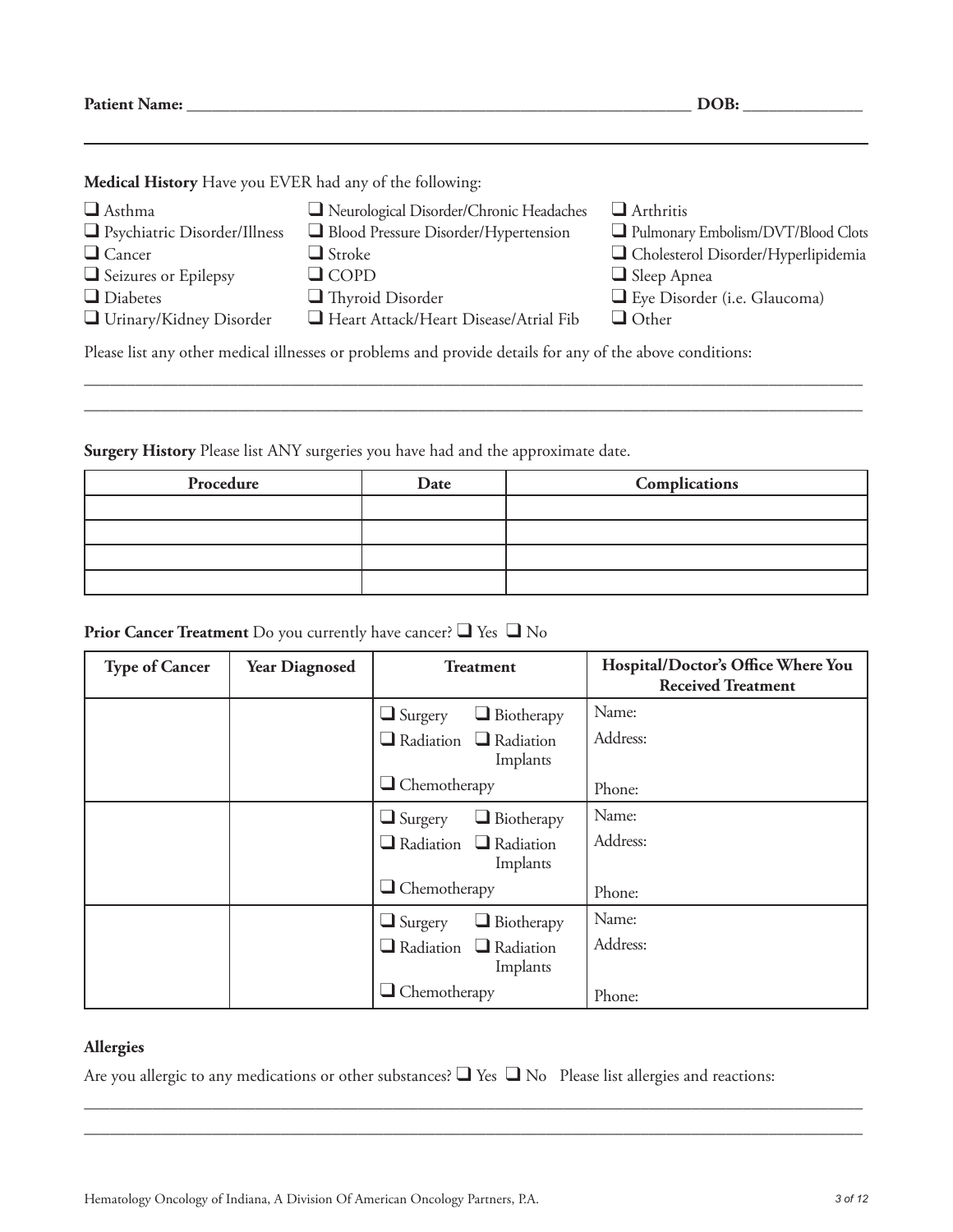#### **Medication List**

| <b>Medication Name</b> | Dose | Frequency |
|------------------------|------|-----------|
|                        |      |           |
|                        |      |           |
|                        |      |           |
|                        |      |           |
|                        |      |           |
|                        |      |           |
|                        |      |           |

Do you have additional medications not listed above? ■ Yes ■ No If yes, please use the back of this page to list all others.

#### **Health Maintenance**

Date of last bone density: \_\_\_\_\_\_\_\_\_\_\_\_\_\_\_\_\_\_\_\_

Date of last pap smear: \_\_\_\_\_\_\_\_\_\_\_\_\_\_\_\_\_\_\_\_\_\_ Have you ever had an abnormal PAP smear? ❑ Yes ❑ No

Date of last mammogram: \_\_\_\_\_\_\_\_\_\_\_\_\_\_\_\_\_\_\_ Was that mammogram normal? ❑ Yes ❑ No

Date of last colonoscopy: \_\_\_\_\_\_\_\_\_\_\_\_\_\_\_\_\_\_\_\_ Was that colonoscopy normal? ❑ Yes ❑ No

**Family Medical History** Please indicate any major conditions, including cancers, that your immediate family members have had.

| Relative    | <b>Condition and Description</b> | Living? | If deceased, at what age? |
|-------------|----------------------------------|---------|---------------------------|
| Mother      |                                  | N<br>Y  |                           |
| Father      |                                  | N<br>Y  |                           |
| Sibling     |                                  | Y<br>N  |                           |
| Sibling     |                                  | N<br>Y  |                           |
| Sibling     |                                  | Y<br>N  |                           |
| Grandparent |                                  | N<br>Y  |                           |
| Grandparent |                                  | N<br>v  |                           |
| Other       |                                  | v<br>N  |                           |

#### **Social History**

| Do you currently smoke? $\Box$ Yes $\Box$ No If no, previously? $\Box$ Yes $\Box$ No                                   |
|------------------------------------------------------------------------------------------------------------------------|
| Years smoked Packs per day                                                                                             |
| Do you use other tobacco products? $\Box$ Yes $\Box$ No Consume Alcohol? $\Box$ Yes $\Box$ No If yes, drinks per week: |
| Marital Status: $\Box$ Single $\Box$ Married $\Box$ Divorced $\Box$ Widowed                                            |
| Do you suffer from domestic violence? $\Box$ Yes $\Box$ No Do you feel safe at home? $\Box$ Yes $\Box$ No              |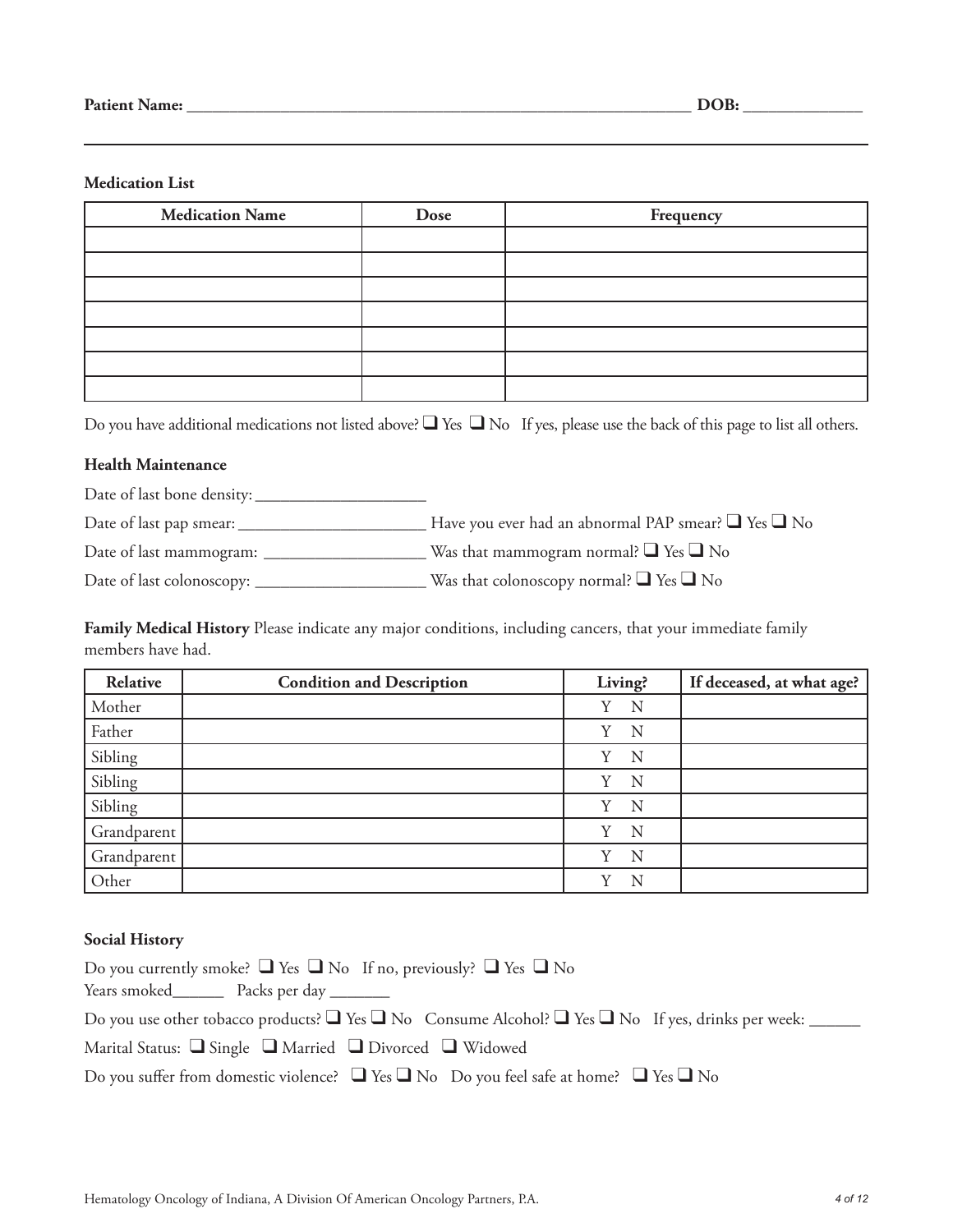| General                                |                                            |                                                          |                                          |  |
|----------------------------------------|--------------------------------------------|----------------------------------------------------------|------------------------------------------|--|
| $\Box$ None                            | $\Box$ Feeling Tired                       | $\Box$ Fever                                             | $\Box$ Weight Gain                       |  |
| $\Box$ Chills                          | $\Box$ Weight Loss                         |                                                          |                                          |  |
|                                        |                                            | $\Box$ Feeling Poorly                                    |                                          |  |
| <u>Eyes</u>                            |                                            |                                                          |                                          |  |
| $\Box$ None                            | $\Box$ Dry Eyes                            | $\Box$ Eye Pain                                          | $\Box$ Itchy Eyes                        |  |
| Vision Changes                         | $\Box$ Eyesight Problems                   |                                                          |                                          |  |
| Ear/Nose/Throat                        |                                            |                                                          |                                          |  |
| $\Box$ None                            | $\Box$ Earache                             | $\Box$ Loss of Hearing                                   | Nose Bleeds                              |  |
| $\Box$ Sinus Problems                  | $\Box$ Sore Throat                         | $\Box$ Hoarseness                                        |                                          |  |
| <b>Heart</b>                           |                                            |                                                          |                                          |  |
| $\Box$ None                            | Chest Pain                                 | $\Box$ Palpitations                                      | $\Box$ Slow Heart Rate                   |  |
| $\Box$ Leg Swelling                    | $\Box$ Fast heart rate                     | $\square$ Leg pain, discomfort or fatigue during walking |                                          |  |
| <b>Lungs/Breathing</b>                 |                                            |                                                          |                                          |  |
| $\Box$ None                            | $\Box$ Cough                               | $\Box$ Wheezing                                          | Shortness of Breath                      |  |
| $\Box$ Trouble breathing with exertion |                                            |                                                          | $\Box$ Trouble breathing when lying flat |  |
| Gastrointestinal                       |                                            |                                                          |                                          |  |
| $\Box$ None                            | $\Box$ Abdominal Pain                      | $\Box$ Constipation                                      | $\Box$ Diarrhea                          |  |
| $\Box$ Heartburn                       | $\Box$ Nausea                              | $\Box$ Vomiting                                          | $\Box$ Blood in stool                    |  |
|                                        |                                            |                                                          |                                          |  |
| <b>Skin</b>                            |                                            |                                                          |                                          |  |
| $\Box$ None                            | $\Box$ Acne                                | $\Box$ Itching                                           | Change in mole                           |  |
| $\Box$ Skin Lesions                    | Skin Wound                                 | Breast Lump                                              |                                          |  |
| <b>Neurological</b>                    |                                            |                                                          |                                          |  |
| $\Box$ None                            | Limb Weakness                              | $\Box$ Confused                                          | $\Box$ Loss of Memory                    |  |
| $\Box$ Convulsions                     | $\Box$ Headaches                           | $\Box$ Dizziness                                         | $\Box$ Difficulty Walking                |  |
| Psychiatric                            |                                            |                                                          |                                          |  |
| $\Box$ None                            | $\Box$ Suicidal                            | $\Box$ Anxiety                                           | $\Box$ Disturbed Sleep                   |  |
| $\Box$ Depression                      | $\hfill\blacksquare$<br>Emotional Problems | $\Box$ Change in Personality                             |                                          |  |
| <b>Endocrine</b>                       |                                            |                                                          |                                          |  |
| $\Box$ None                            | $\Box$ Hair Loss                           | $\Box$ Weak Muscles                                      | Hot Flashes                              |  |
| $\Box$ Feeling Weak                    | $\Box$ Deepening Voice                     |                                                          |                                          |  |
| Hem/Lymph                              |                                            |                                                          |                                          |  |
| $\Box$ None                            | $\Box$ Easy Bleeding                       | $\Box$ Easy Bruising                                     | Swollen Glands                           |  |

**Review of Systems** Please indicate ALL that you have experienced within the last 6-12 months.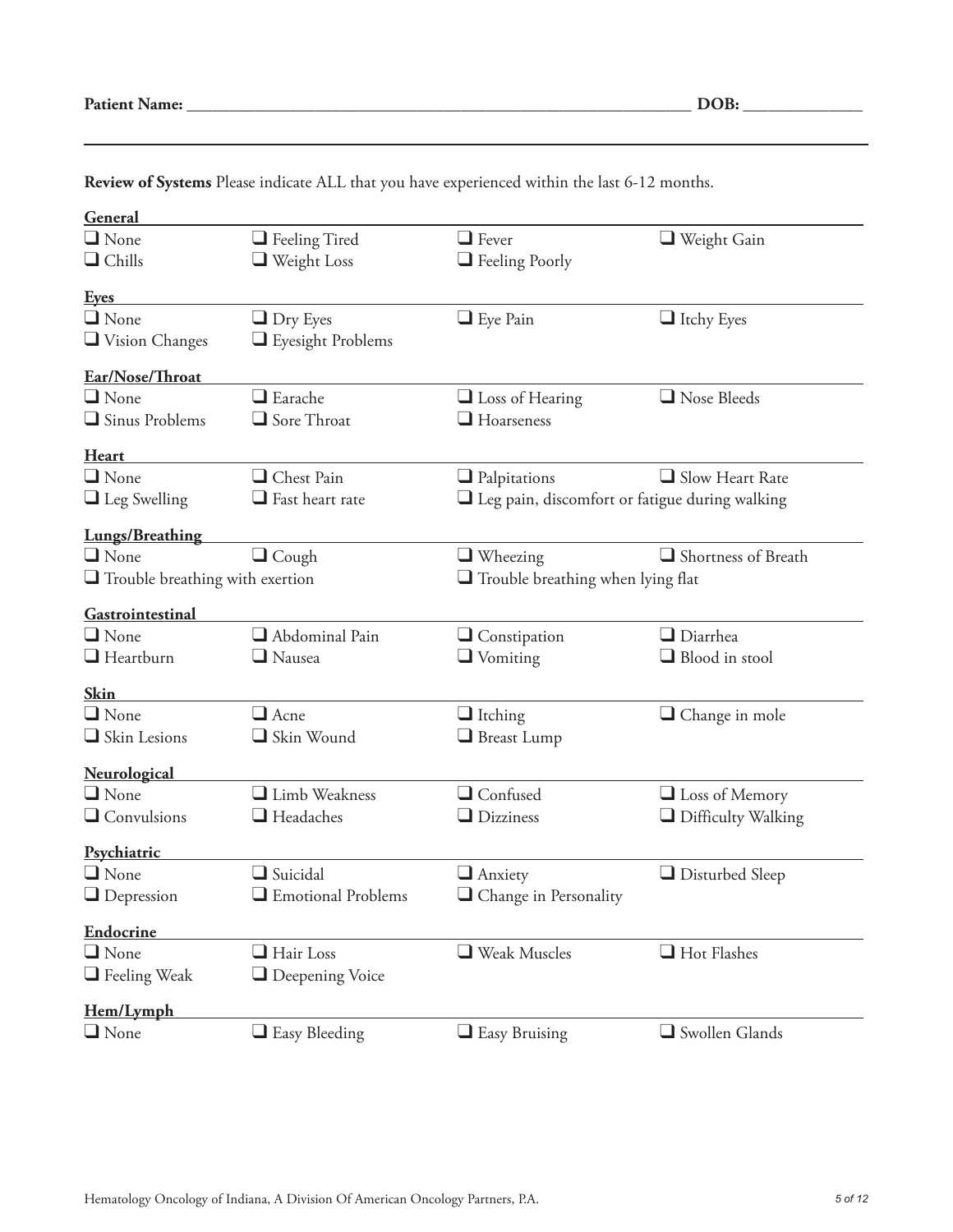### **AUTHORIZATION AND RELEASE TO BE PHOTOGRAPHED FOR ELECTRONIC MEDICAL RECORDS**

I authorize Hematology Oncology of Indiana (HOI/AOP), a division of American Oncology Partners, P.A. (HOI/ AOP), to take my photograph (digital camera/video may be used). These photos may then be placed in my HOI/AOP electronic medical record for identification purposes and/or medical documentation.

By signing this, I verify that I have received a copy of this authorization form for my records.

Patient Name (Print)

Patient or Guarantor (Signature)

Date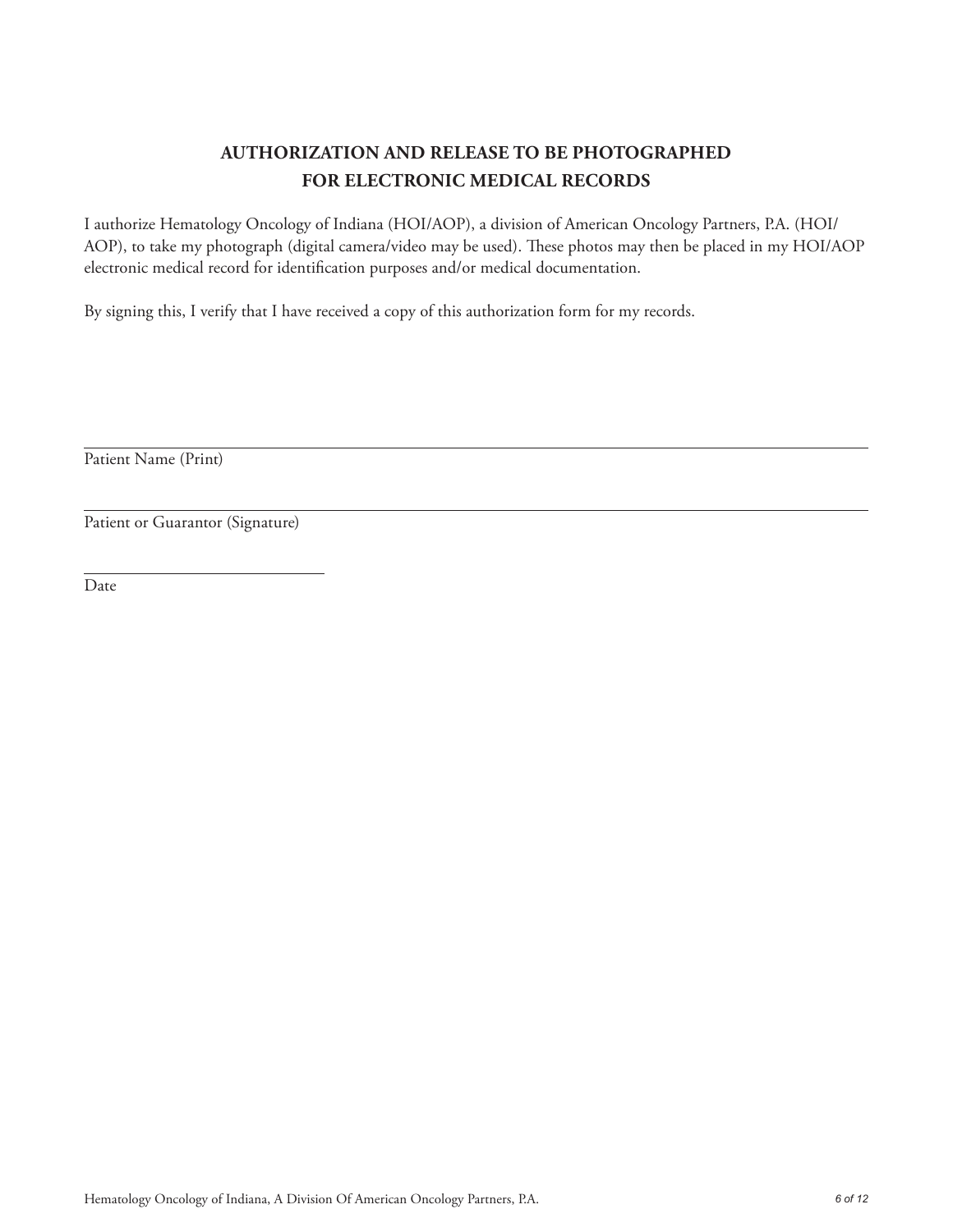#### **REQUEST FOR RELEASE OF RECORDS**

I, \_\_\_\_\_\_\_\_\_\_\_\_\_\_\_\_\_\_\_\_\_\_\_\_\_\_\_\_\_\_\_\_\_\_\_\_\_\_\_\_\_\_\_\_, request a copy of my complete medical record from the office of:

––––––––––––––––––––––––––––––––––––––––––––––––––––––––––––––––––––––––––––––––––––––––––

––––––––––––––––––––––––––––––––––––––––––––––––––––––––––––––––––––––––––––––––––––––––––

––––––––––––––––––––––––––––––––––––––––––––––––––––––––––––––––––––––––––––––––––––––––––

––––––––––––––––––––––––––––––––––––––––––––––––––––––––––––––––––––––––––––––––––––––––––

Name and address of practitioner

**To be sent to Hematology Oncology of Indiana:** *(Internal use)*

Address, City, State, Zip Code

Fax/Telephone Number

\_\_\_\_\_\_ I give permission to release my medical records to the above listed person, company or medical facility. I understand that my records will be sent via telephone communication.

\_\_\_\_\_\_\_\_\_\_\_\_\_\_\_\_\_\_\_\_\_\_\_\_\_\_\_\_\_\_\_\_\_\_\_\_\_\_\_\_\_\_\_\_\_\_\_\_\_\_\_\_\_\_\_\_\_\_\_\_\_ \_\_\_\_\_\_\_\_\_\_\_\_\_\_\_\_\_\_\_

It is my understanding that by signing this authorization for release of my records, I am giving permission for Hematology Oncology of Indiana (HOI/AOP) to receive copies of any medical, psychiatric, AIDS, AIDS-related syndromes, HIV testing, alcohol and/or drug abuse related information for the above listed person(s) or organization. I also understand that this authorization may be revoked at any time except to the extent action has been taken prior to revocation. This consent is valid indefinitely until there is written communication received to revoke.

\_\_\_\_\_\_\_DISCLAIMER: Not signing does not prevent me from receiving care.

Patient Name (Print) Date

\_\_\_\_\_\_\_\_\_\_\_\_\_\_\_\_\_\_\_\_\_\_\_\_\_\_\_\_\_\_\_\_\_\_\_\_\_\_\_\_\_\_\_\_\_\_\_\_\_\_\_\_\_\_\_\_\_\_\_\_\_ Patient Date of Birth

Patient or Guarantor (Signature) Date

\_\_\_\_\_\_\_\_\_\_\_\_\_\_\_\_\_\_\_\_\_\_\_\_\_\_\_\_\_\_\_\_\_\_\_\_\_\_\_\_\_\_\_\_\_\_\_\_\_\_\_\_\_\_\_\_\_\_\_\_\_ \_\_\_\_\_\_\_\_\_\_\_\_\_\_\_\_\_\_\_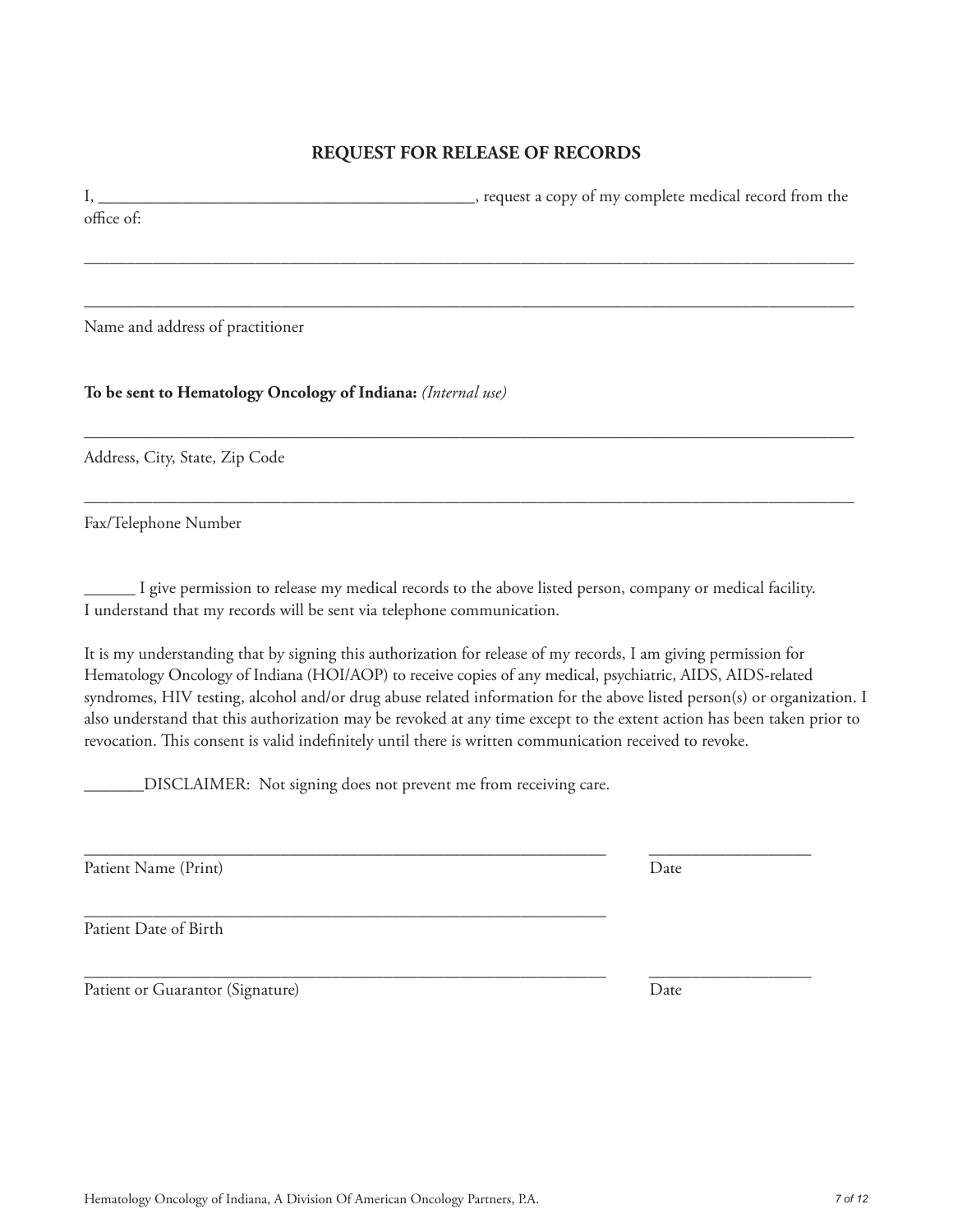#### **CONSENT TO DISCLOSE MEDICAL INFORMATION**

Please check one of the following:

**\_\_\_\_\_\_ I give permission to the employees of Hematology Oncology of Indiana (HOI/AOP), a division of American Oncology Partners, P.A. to disclose my Protected Health Information to me and the following individual(s):**

| Relation: ___________________ | Phone: |
|-------------------------------|--------|
|                               |        |
| Relation: ________________    |        |
|                               |        |
|                               | Phone: |

\_\_\_\_\_\_ I request that all my Protected Health Information be disclosed ONLY to me and no other **individual(s)**.

I understand that I may revoke or change this Consent at any time by filling out another Consent form to replace this one.

Patient Name (Print) Date

Patient or Guarantor (Signature)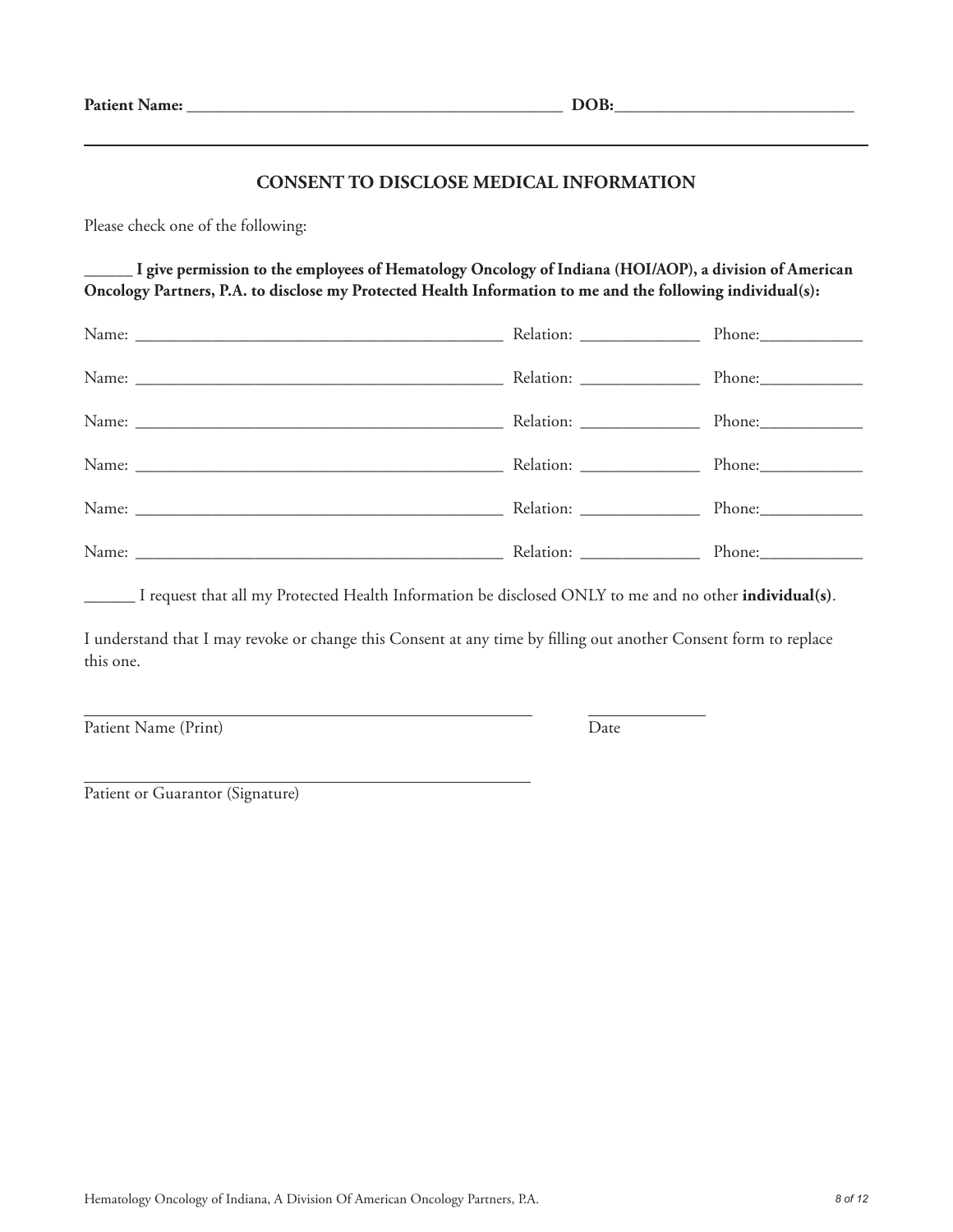#### **INSURANCE INFORMATION**

| Does plan have prescription coverage? $\Box$ Yes $\Box$ No |  |
|------------------------------------------------------------|--|
|                                                            |  |
|                                                            |  |
|                                                            |  |
|                                                            |  |
|                                                            |  |
| Does plan have prescription coverage? $\Box$ Yes $\Box$ No |  |
|                                                            |  |
|                                                            |  |
| Policy#/Bin#                                               |  |

I certify that the information provided is accurate. I will notify Hematology Oncology of Indiana (HOI/AOP), a division of American Oncology Partners, P.A. of any changes as soon as they become available. I understand that it is my responsibility to update us of any changes to my insurance plan or I may be held liable for the full balance of my treatment.

\_\_\_\_\_\_\_\_\_\_\_\_\_\_\_\_\_\_\_\_\_\_\_\_\_\_\_\_\_\_\_\_\_\_\_\_\_\_\_\_\_\_\_\_\_\_\_\_\_\_\_\_\_\_\_\_\_\_\_\_\_\_\_ \_\_\_\_\_\_\_\_\_\_\_\_\_\_\_\_\_\_

Patient Name (Print) Date

Patient or Guarantor (Signature)

\_\_\_\_\_\_\_\_\_\_\_\_\_\_\_\_\_\_\_\_\_\_\_\_\_\_\_\_\_\_\_\_\_\_\_\_\_\_\_\_\_\_\_\_\_\_\_\_\_\_\_\_\_\_\_\_\_\_\_\_\_\_\_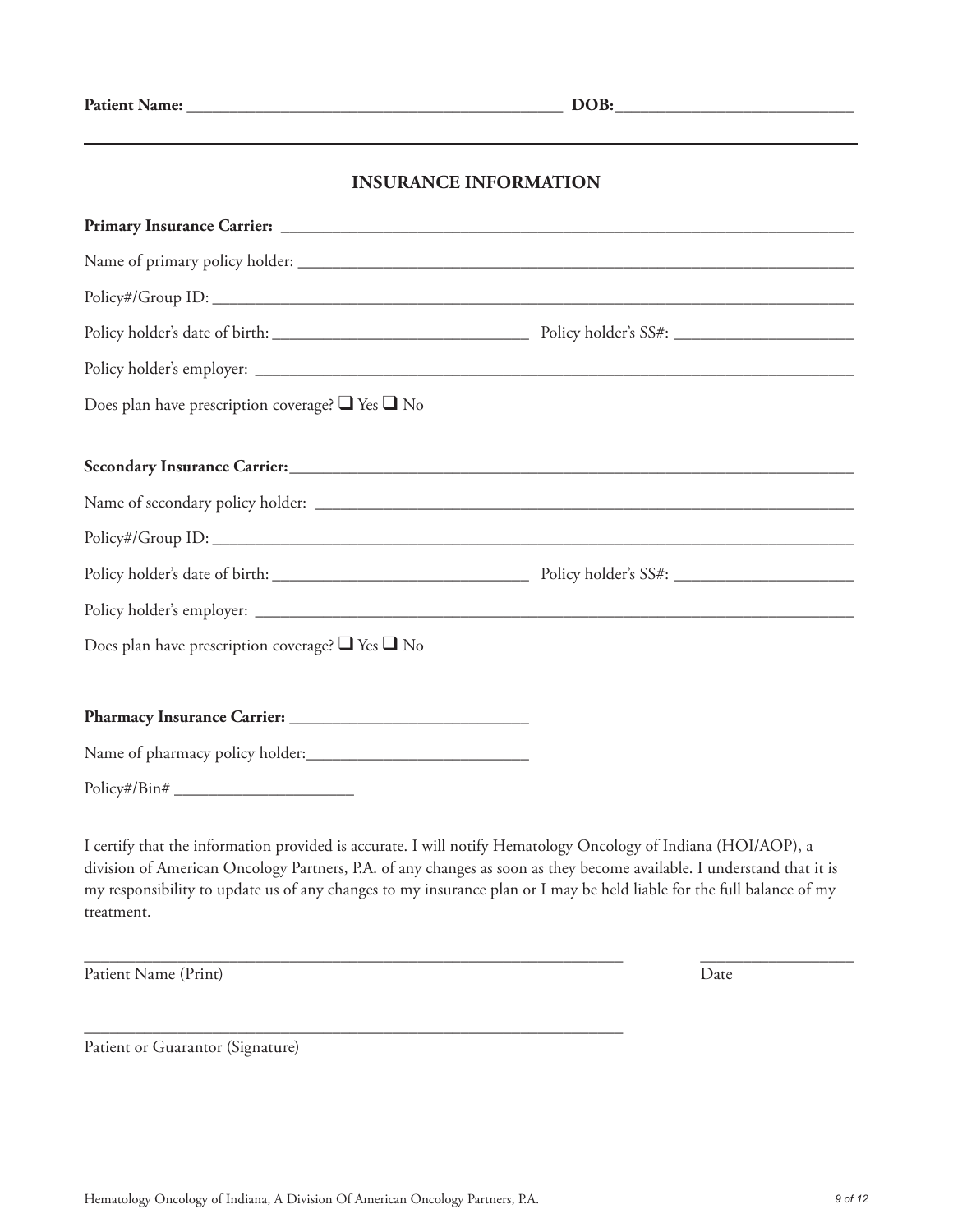## Hematology Oncology of Indiana, A Division Of American Oncology Partners, P.A. *10 of 12*

#### **ACKNOWLEDGEMENT OF RECEIPT OF NOTICE OF PRIVACY PRACTICES**

By signing this form, you acknowledge that you have received or have been informed that you have the right to receive a copy of the Hematology Oncology of Indiana, a division of American Oncology Partners, P.A., (HOI/AOP) Notice of Privacy Practices.

This notice is available in hard copy by verbally requesting a copy at the front desk of any Hematology Oncology of Indiana, a division of American Oncology Partners, P.A., (HOI/AOP) facility or by submitting a request in writing to the corporate office at Hematology Oncology of Indiana, a division of American Oncology Partners, P.A., (HOI/ AOP), 3860 Colonial Blvd., Suite 100, Fort Myers, FL 33966.

You may also view and/or print a copy of the Notice of Privacy Practices by visiting **AONcology.com/policies/HOI\_NPP.pdf**

Date:

Patient Name (Print) DOB

Patient (Signature) Date

| Patient or Guarantor (Signature) |  |
|----------------------------------|--|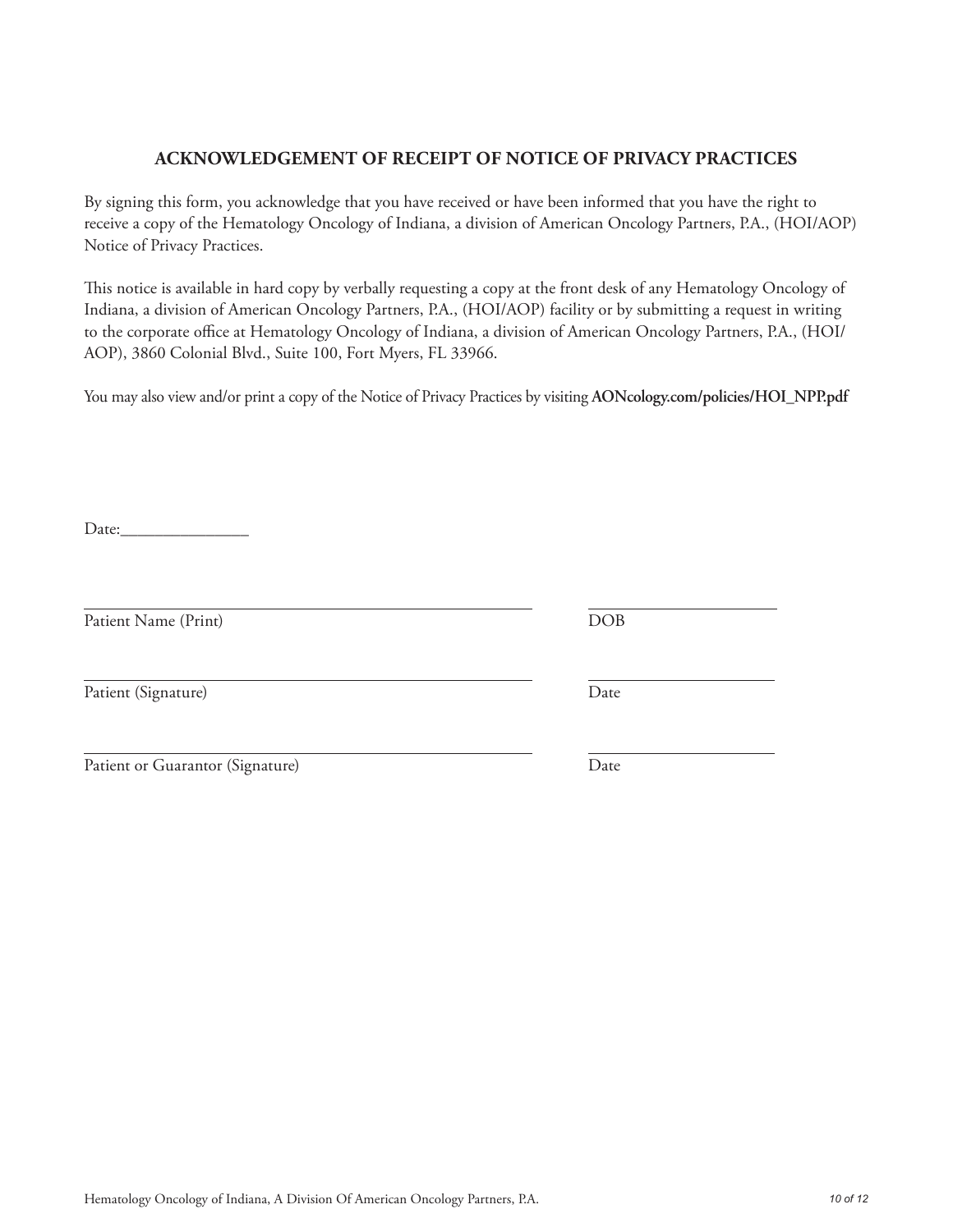# Hematology Oncology of Indiana, A Division Of American Oncology Partners, P.A. *11 of 12*

#### **ACKNOWLEDGMENT OF RECEIPT OF FINANCIAL POLICIES AGREEMENT**

By signing this form, you acknowledge that you have received or have been informed that you have the right to receive a copy of the Hematology Oncology of Indiana, a division of American Oncology Partners, P.A., (HOI/AOP) Financial Policies Agreement.

This notice is available in hard copy by verbally requesting a copy at the front desk of any Hematology Oncology of Indiana, a division of American Oncology Partners, P.A., (HOI/AOP) facility or by submitting a request in writing to the corporate office at Hematology Oncology of Indiana, a division of American Oncology Partners, P.A., (HOI/ AOP), 3860 Colonial Blvd., Suite 100, Fort Myers, FL 33966.

You may also view and/or print a copy of the Financial Policies Agreement by visiting **AONcology.com/policies/ HOI\_FPA.pdf**

Date:\_\_\_\_\_\_\_\_\_\_\_\_\_\_\_

Patient Name (Print) DOB

Patient (Signature) Date

Patient or Guarantor (Signature) Date